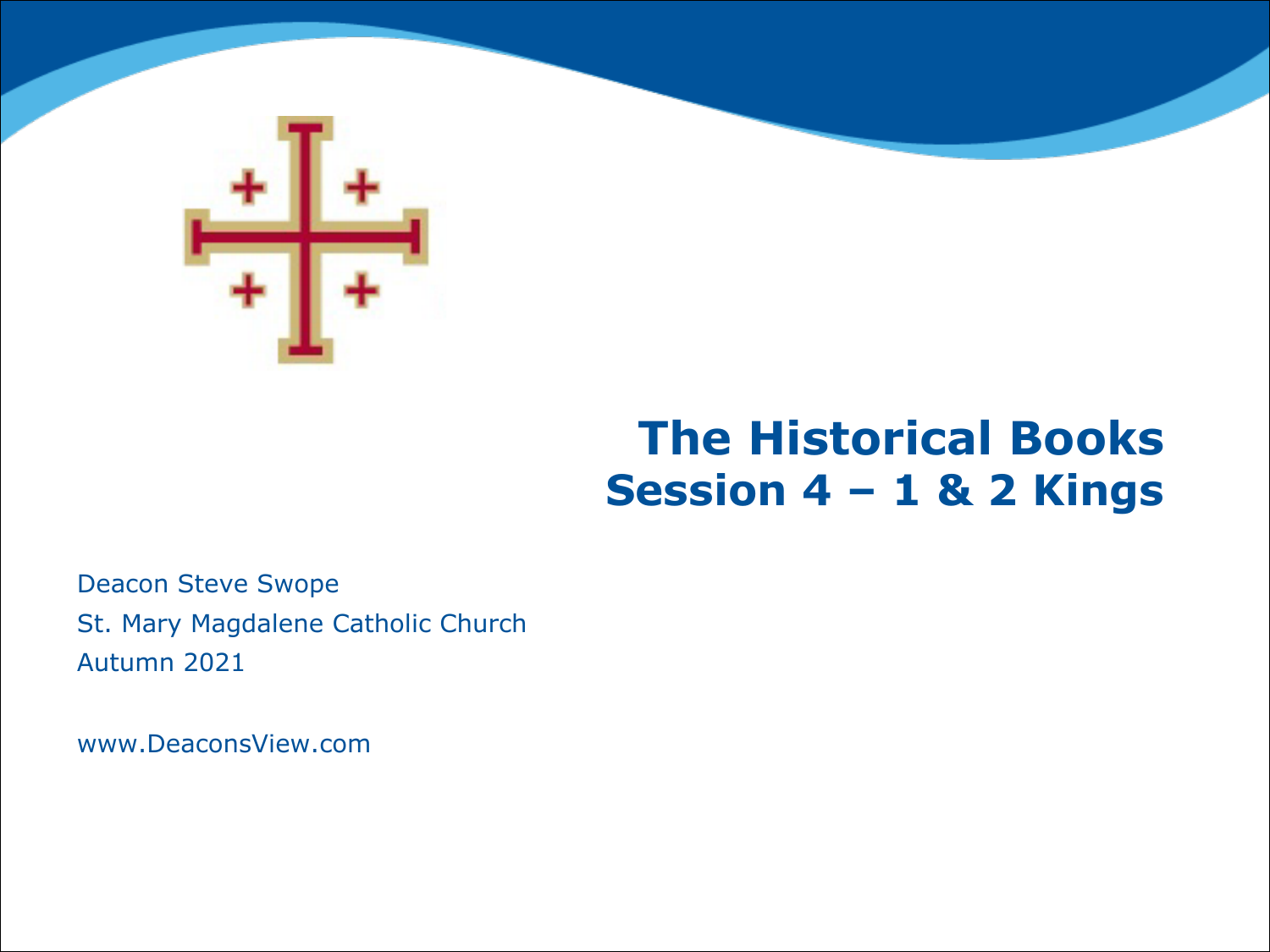# So, What do you Think?

- Read the Books of 1 and 2 Kings
	- There are 47 chapters (at least it is fewer!)
	- Solomon begins with promise; why is the kingdom in trouble when he dies?
	- What is the theme of Solomon's prayer at the dedication of the temple in 1 Kings 8?
	- How does the Queen of Sheba see Solomon (1 Kings 9)?
	- What does 1 Kings 13-19 say about God's Word?
	- Why doesn't King Ahab rely on Elijah and other prophets?
	- Elisha wants a double portion of the spirit of Elijah, did he become twice as good? Why?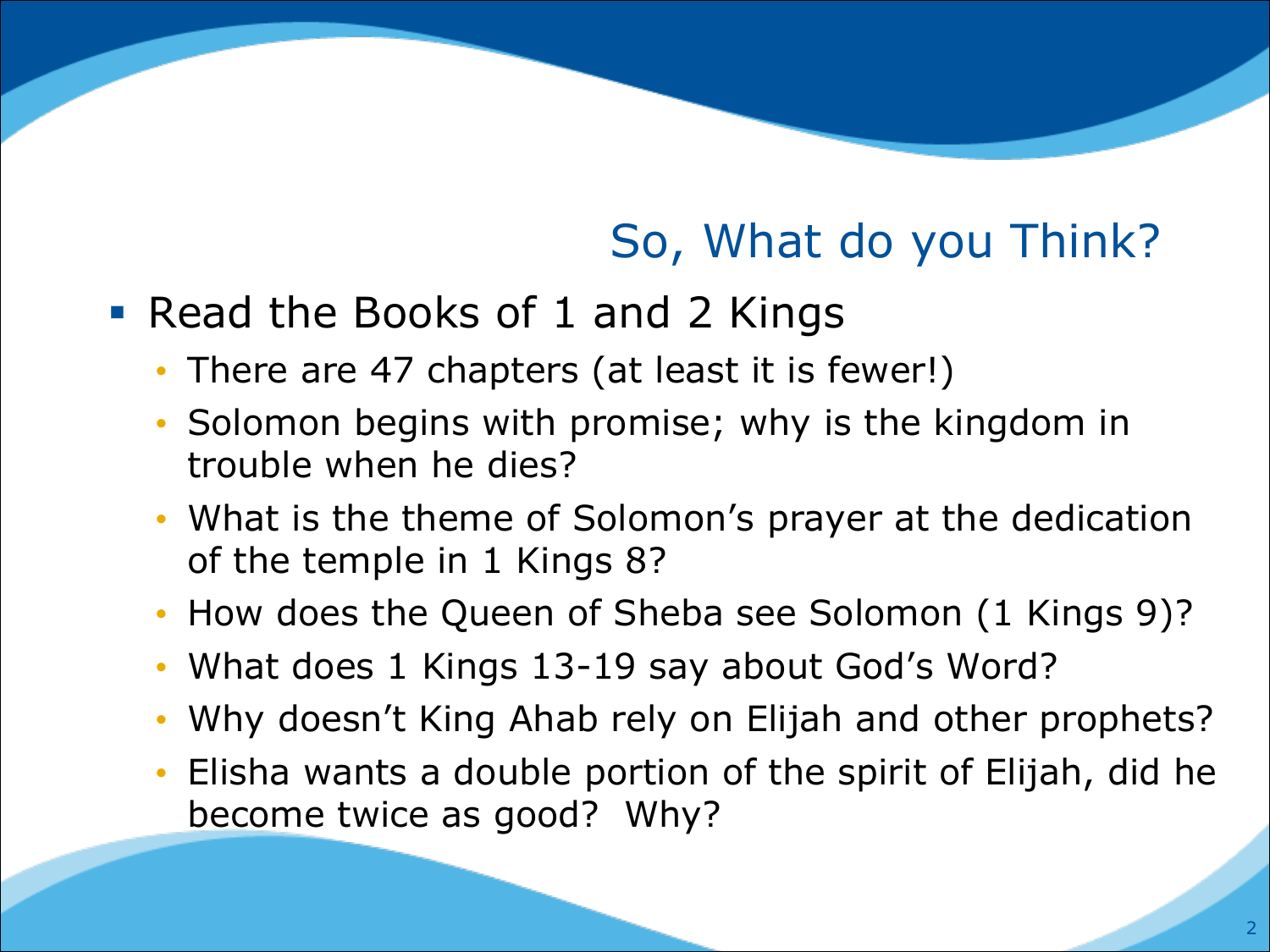# So What do you Think?

- Read the Books of 1 and 2 Kings
	- Why was Naaman the leper told to wash seven times?
	- King Hezekiah also displays promise at the start of his reign, what about the rest of his life?
	- Why did the kingdom collapse in spite of the reforms of King Josiah?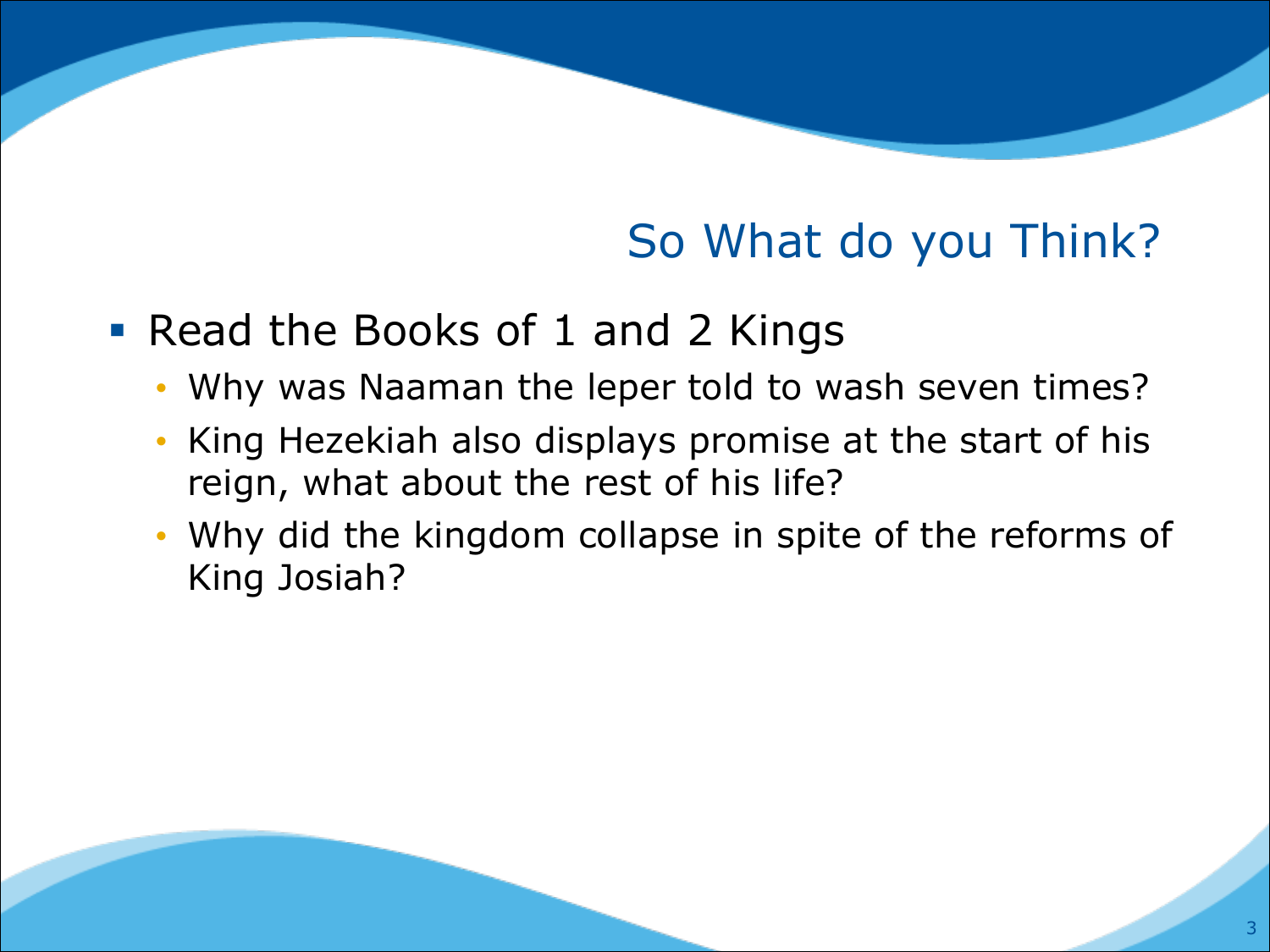- **Royalty fascinates people generally**
- **These two books provide a "double dose"** because there are two kingdoms
- § There are both Israel and Judah
- Despite having two kingdoms there is only one real king – the Lord God
- Ideally the rulers over the people were supposed to serve God's interests
- Rather than "kings" they should be "servants"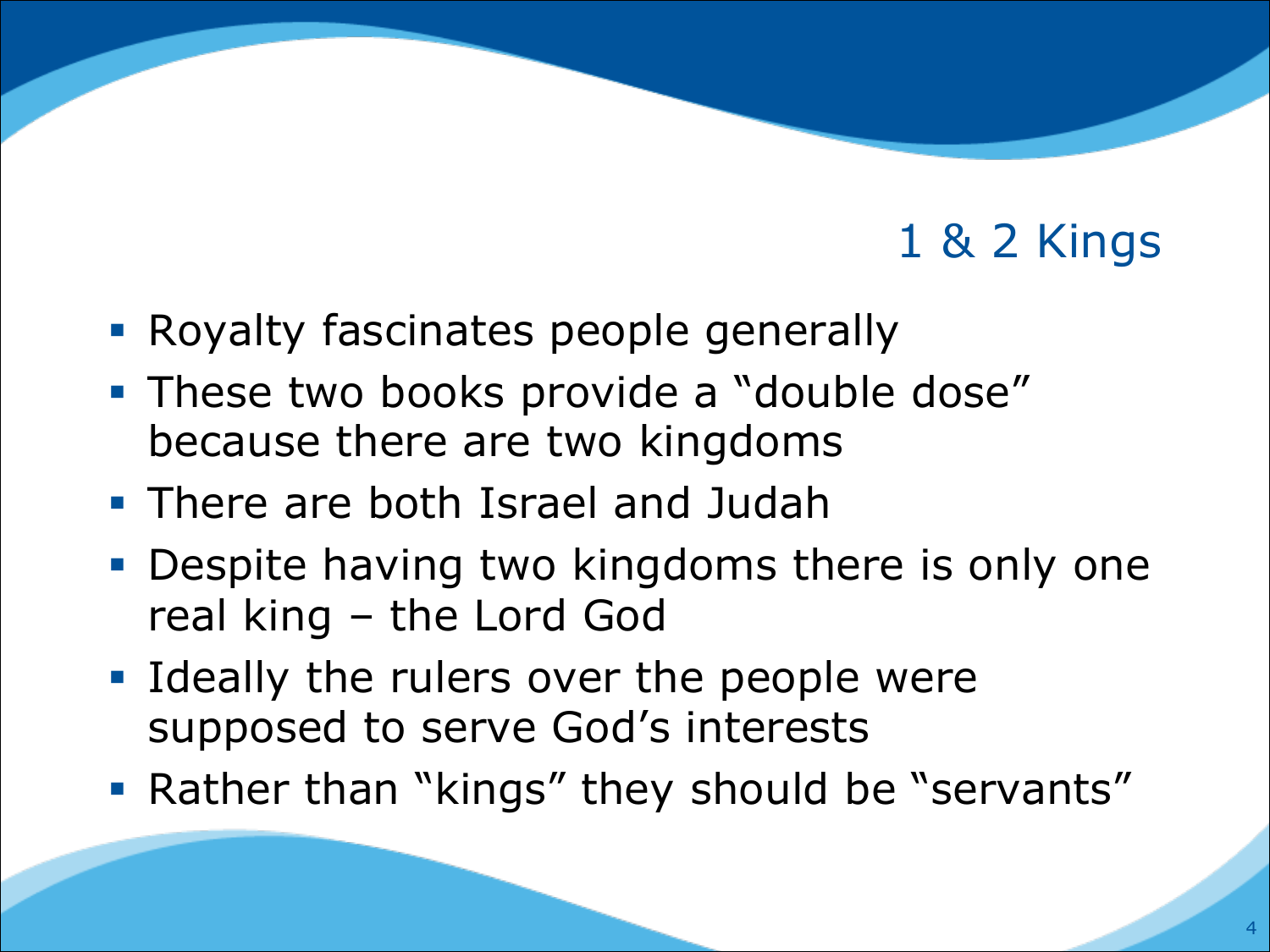- In reality, few of the kings served God
- Most of the time they pursued their own selfish interests – to the detriment of the people
- **They ignored what God wanted for the people** altogether – they were generally a prideful, self centered group of kings
- $\blacksquare$  The 1<sup>st</sup> book of Kings begins on a hopeful theme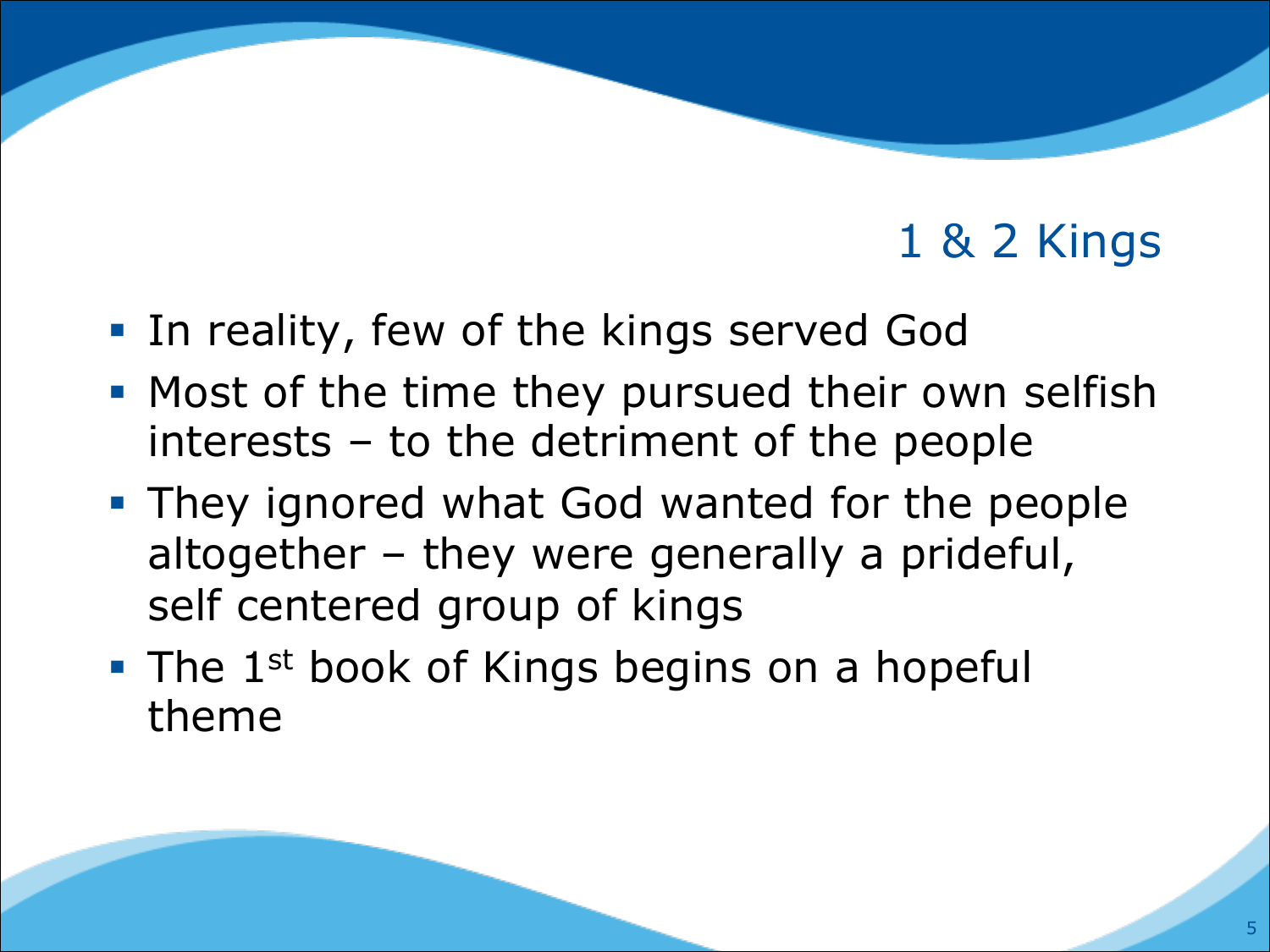- § Solomon succeeds David to the throne
- He is the son of David and Bathsheba
- He exhibits great wisdom
- At the outset of his reign, he has a dream and asks God to give him an "understanding heart"
- § God was so pleased with the request, he gives Solomon even more
- The high point in Solomon's reign is the construction of the Jerusalem temple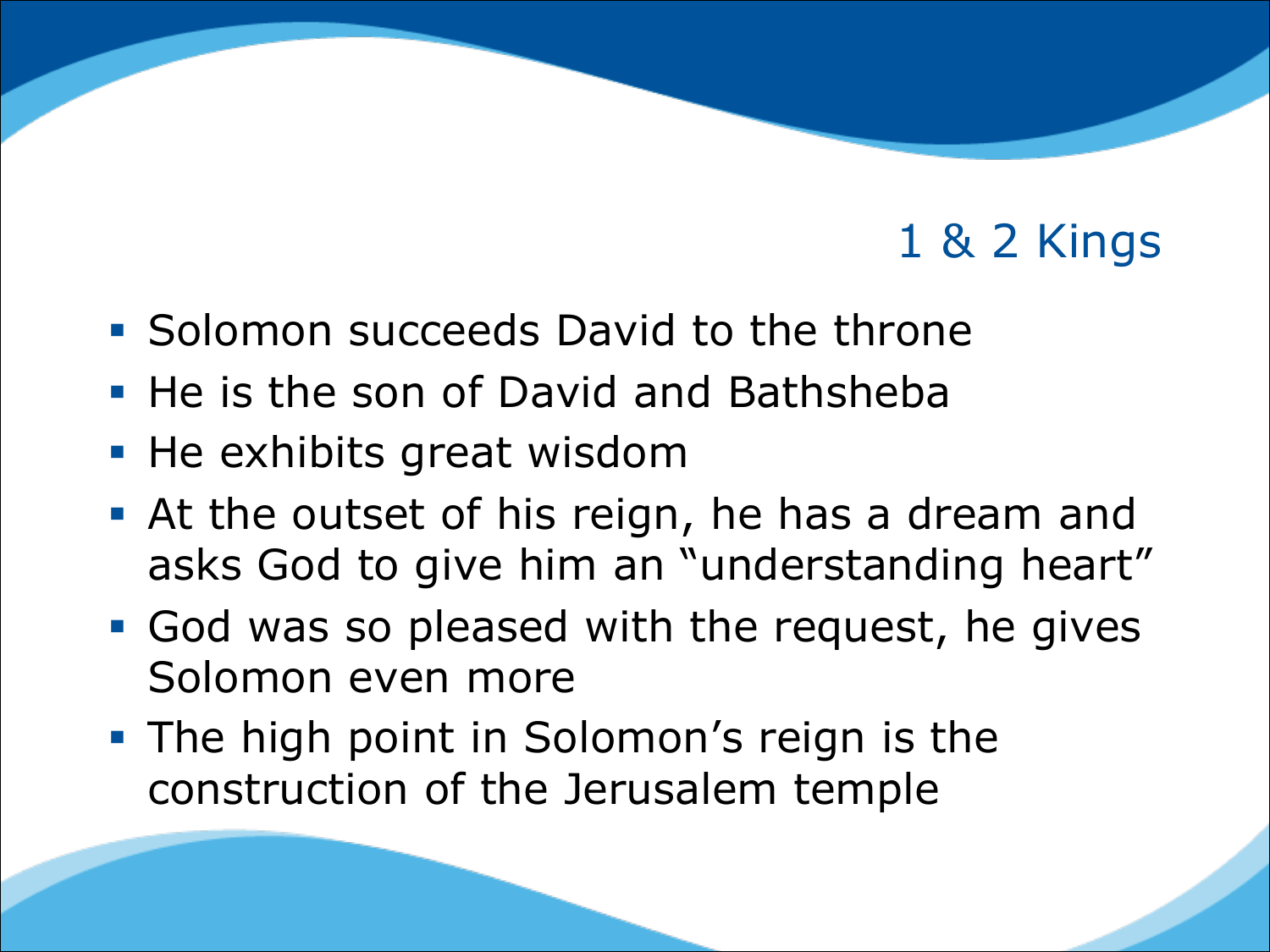- But like those before him, Solomon forgot that a right relationship with God was the real source of his successes
- **The one time "wise" king even resorted to building** shrines to other gods – even within the Promised Land
- When Solomon dies, the kingdom is in disarray
- In fact, Solomon's kingdom is split apart so we must keep in mind that there are two kingdoms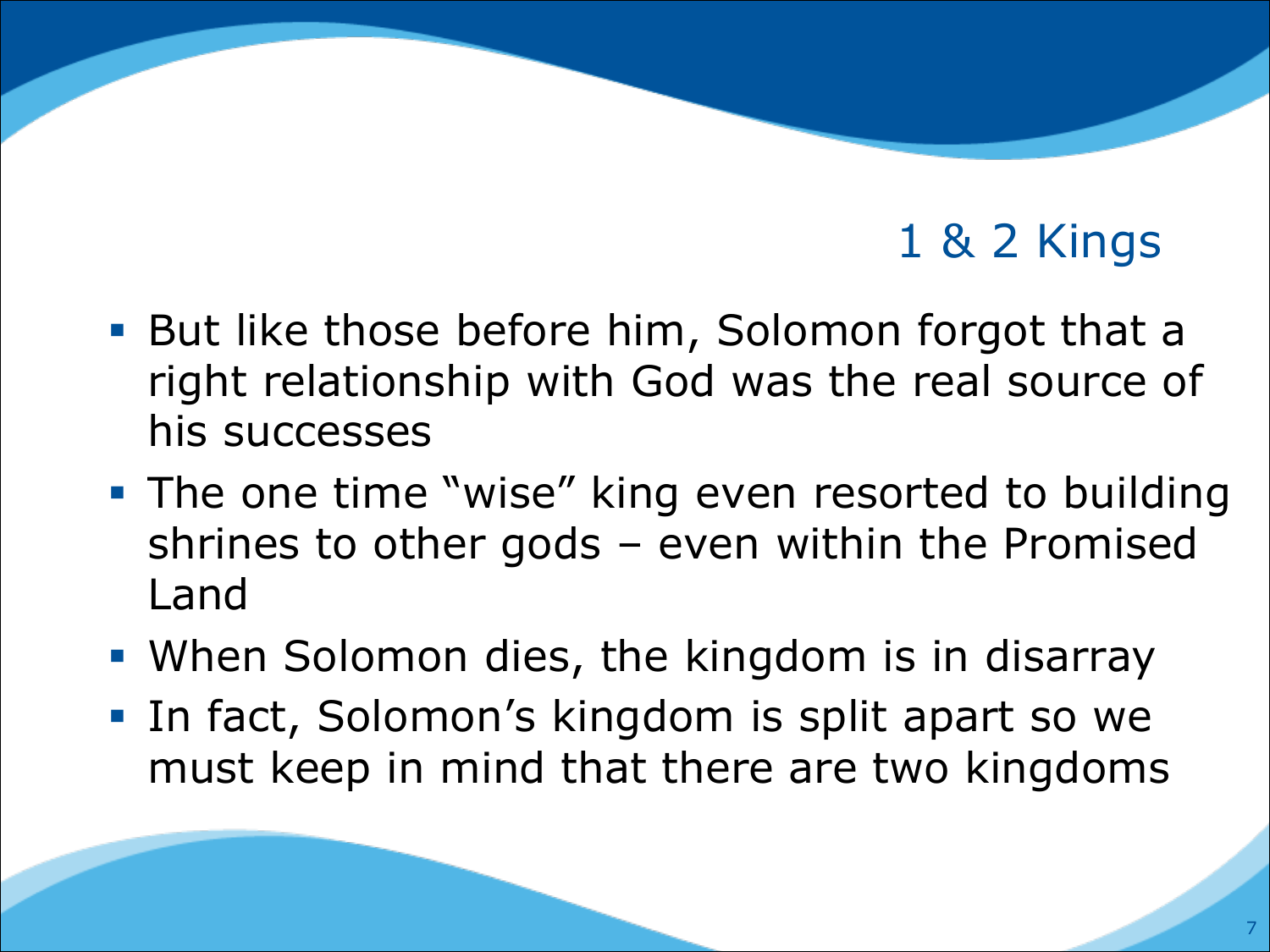- **The northern kingdom kept the name Israel** and its capital was Samaria
- The southern kingdom was called Judah after its principal tribe and its capital was Jerusalem
- The northern kings were especially neglectful of God
- Each king seems to be worse than the one that he followed
- The worst of all was Ahab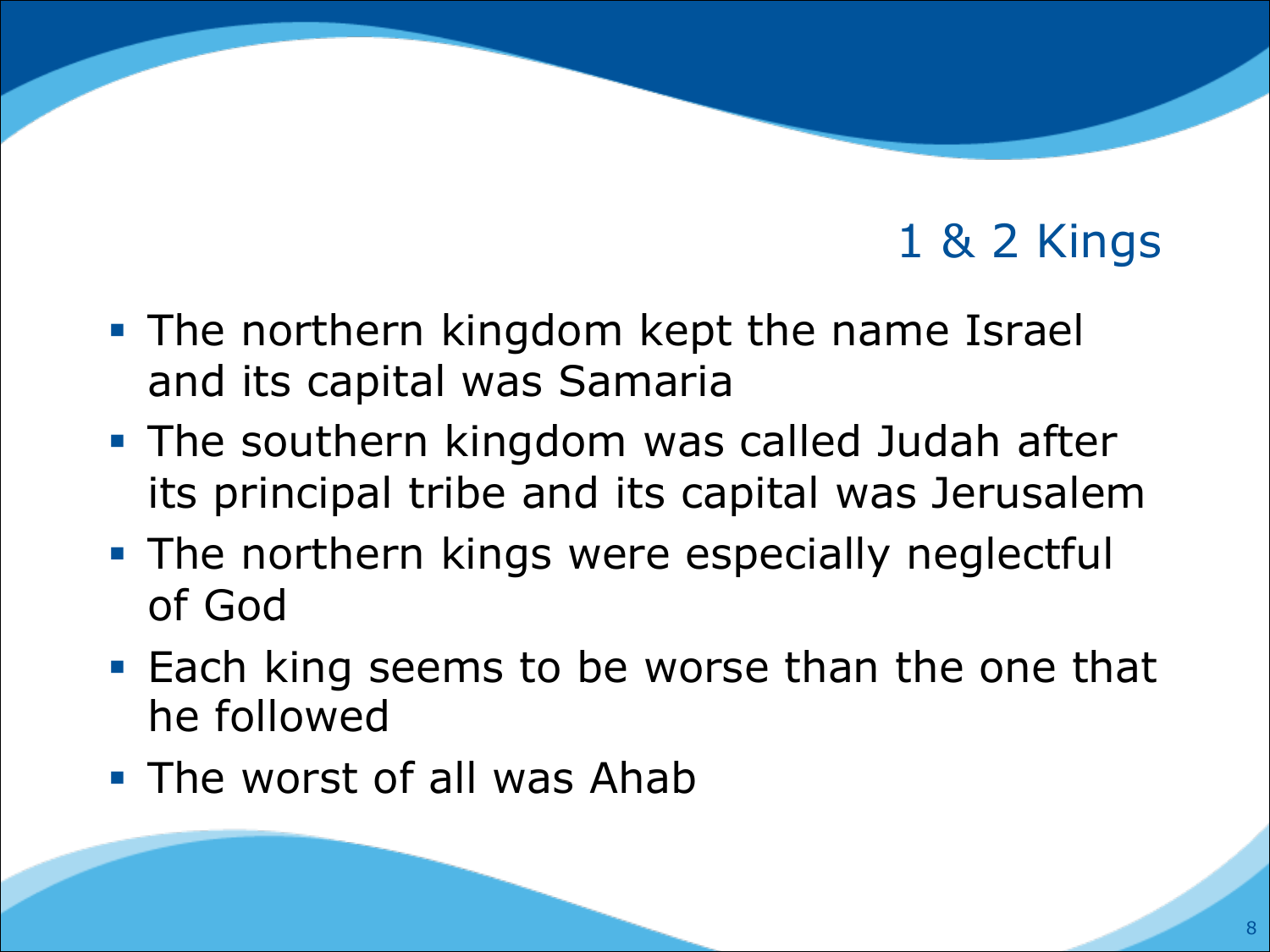#### § Think about how the Bible introduces him:

*Ahab son of Omri did evil in the sight of the Lord more than all who were before him. And as if it had been a light thing for him to walk in the sins of Jeroboam son of Nebat, he took as his wife Jezebel daughter of King Ethbaal of the Sidonians, and went and served Baal, and worshiped him.*

- § It is clear from Ahab's introduction that he was far from the kind of ruler that would lead people closer to God
- Jeroboam, the first northern king set a low standard for faithlessness for the kingdom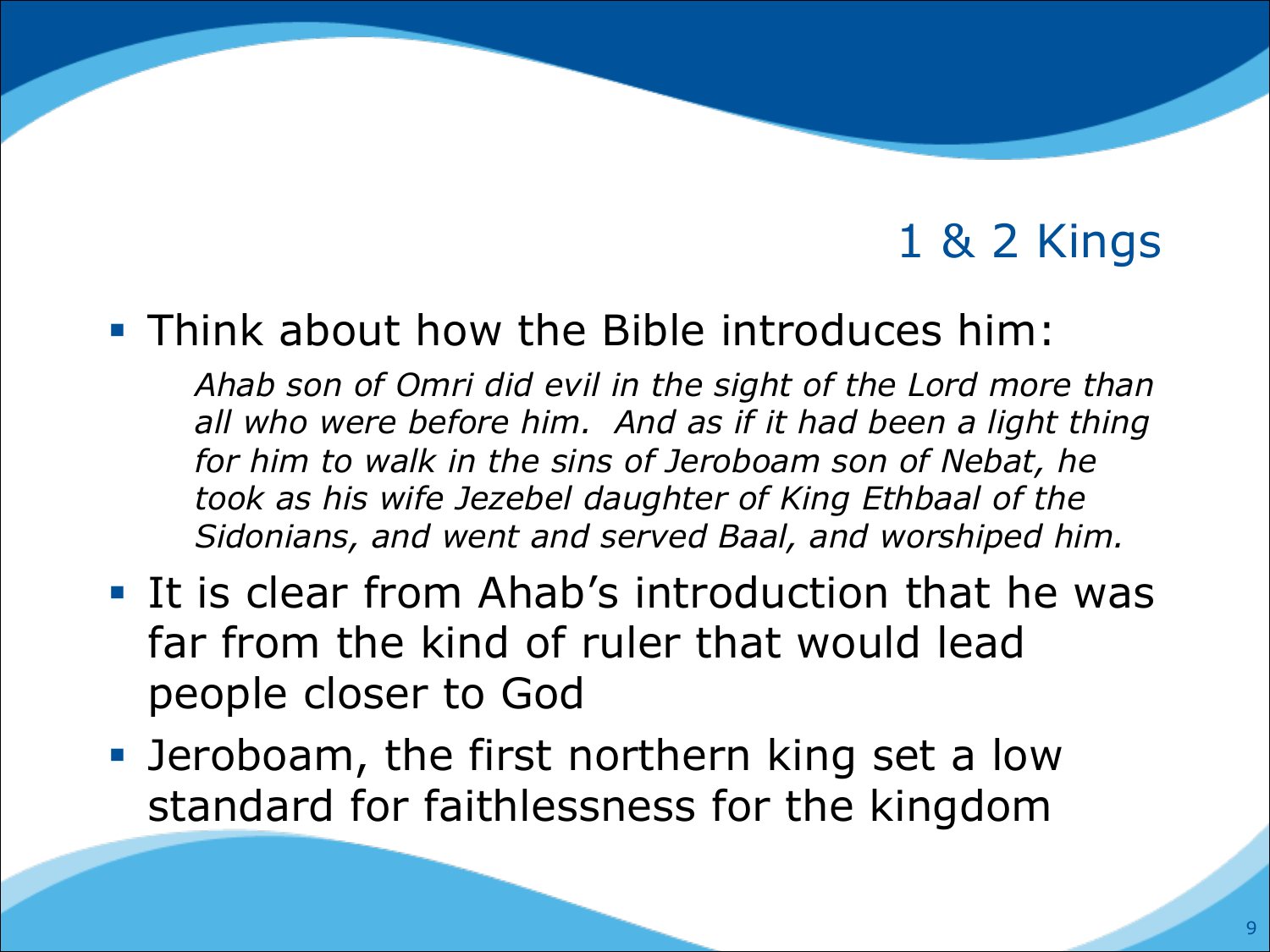- Even with such a bad example, Ahab managed to be worse than Jeroboam
- Ahab caps it all off by choosing Jezebel for his wife – she was just as wicked
- So, it is no wonder that the northern kingdom, weakened by decades of idolatry, lousy kings and people that have lost their sense of God, the God that saved them; finally collapses in a heap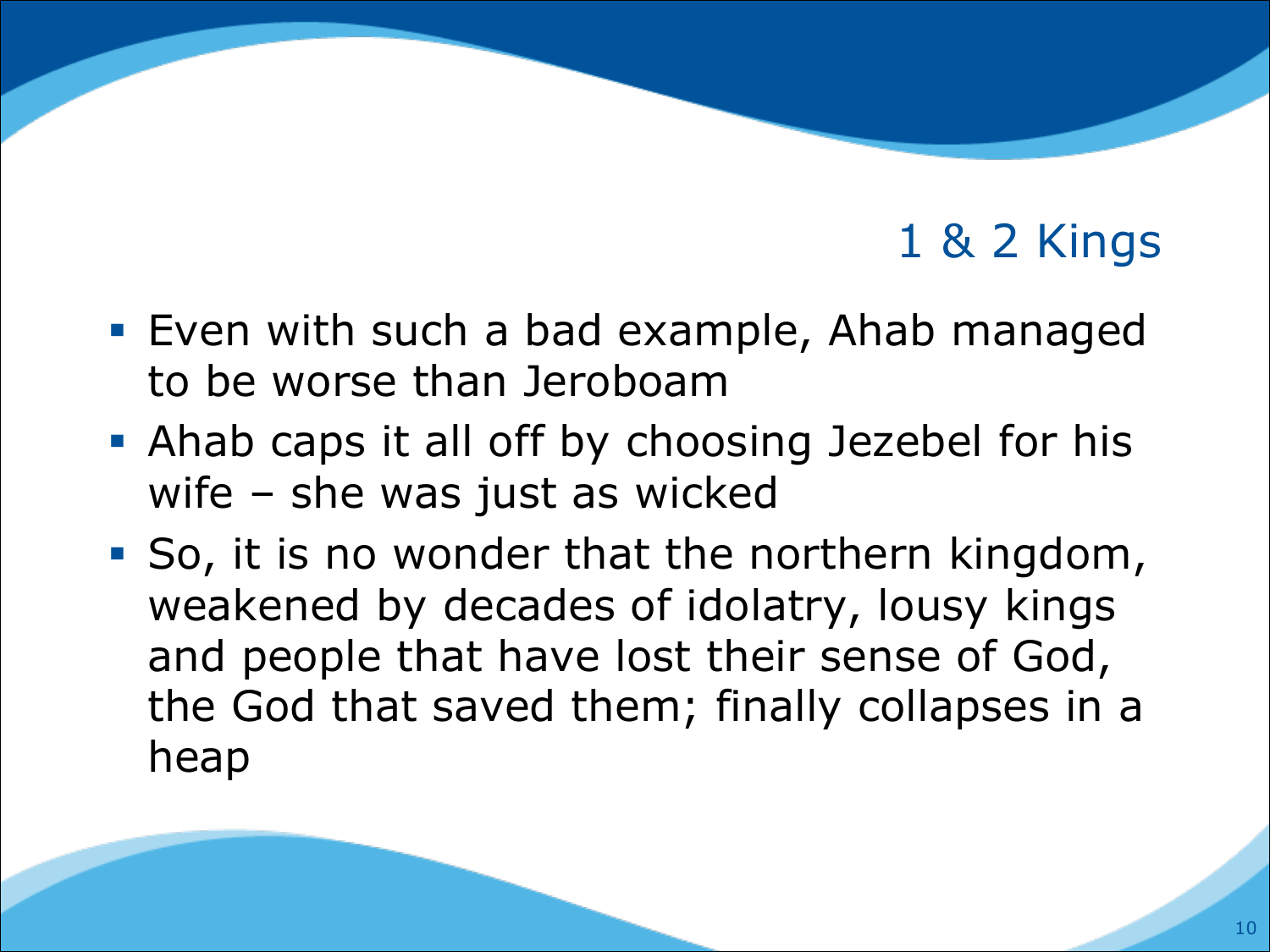- The southern kingdom of Judah seems a lot better – but only by comparison
- In time, they too are drifting farther and farther away from God
- **They seek security in earthly resources**
- By the end of 2<sup>nd</sup> Kings, the Kingdom of Judah has also collapsed
- § Many people, including a member of David's royal house are exiled to Babylon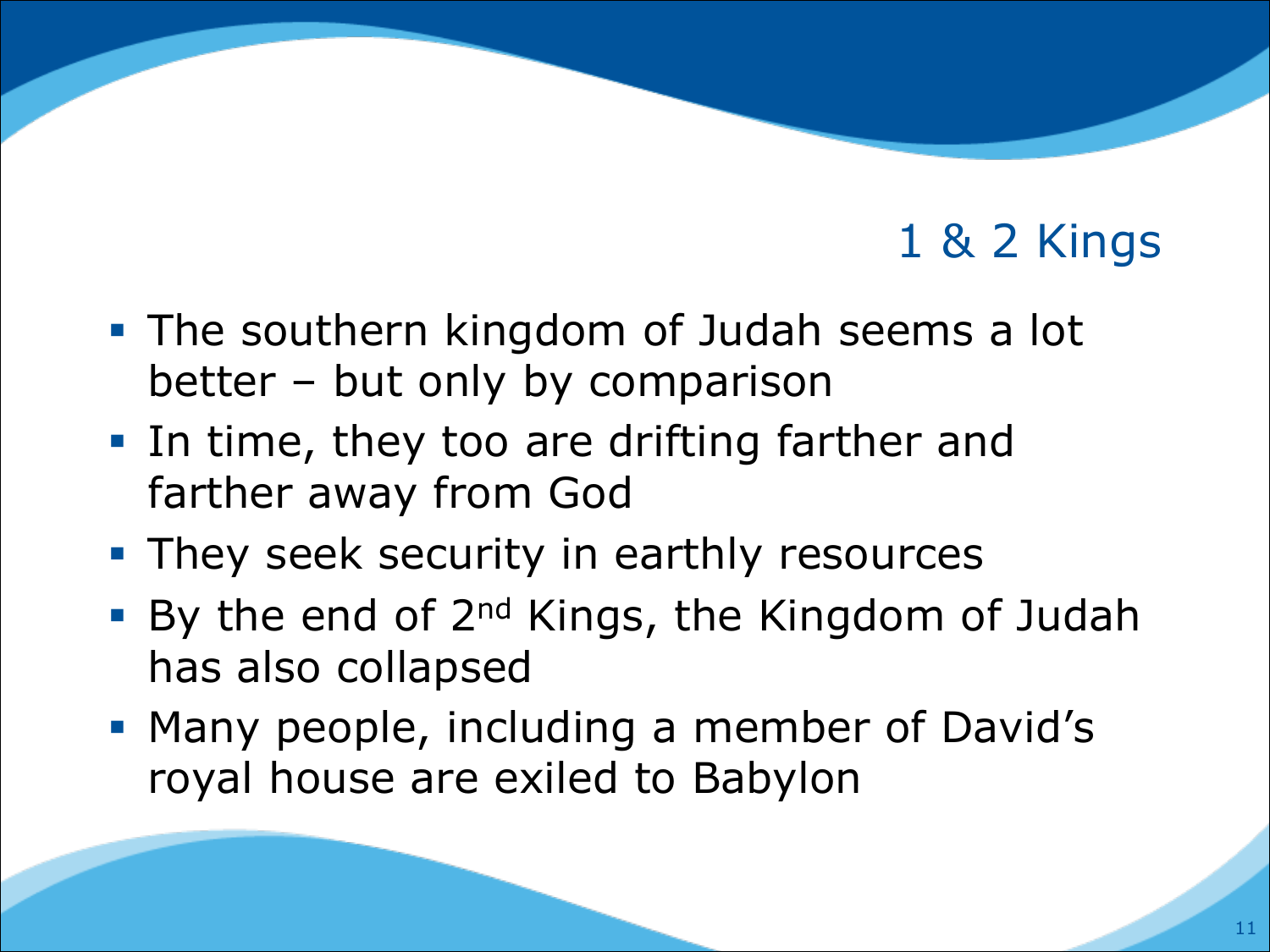- Two bright spots can be found among the gloomy carnage
- **Those bright spots are the prophets Elijah and** Elisha
- These prophet's careers span 1 Kings 17 to 2 Kings 13
- Both prophets do all they can to steer the kings and people back to and closer to God
- **They had reasonable success with individuals**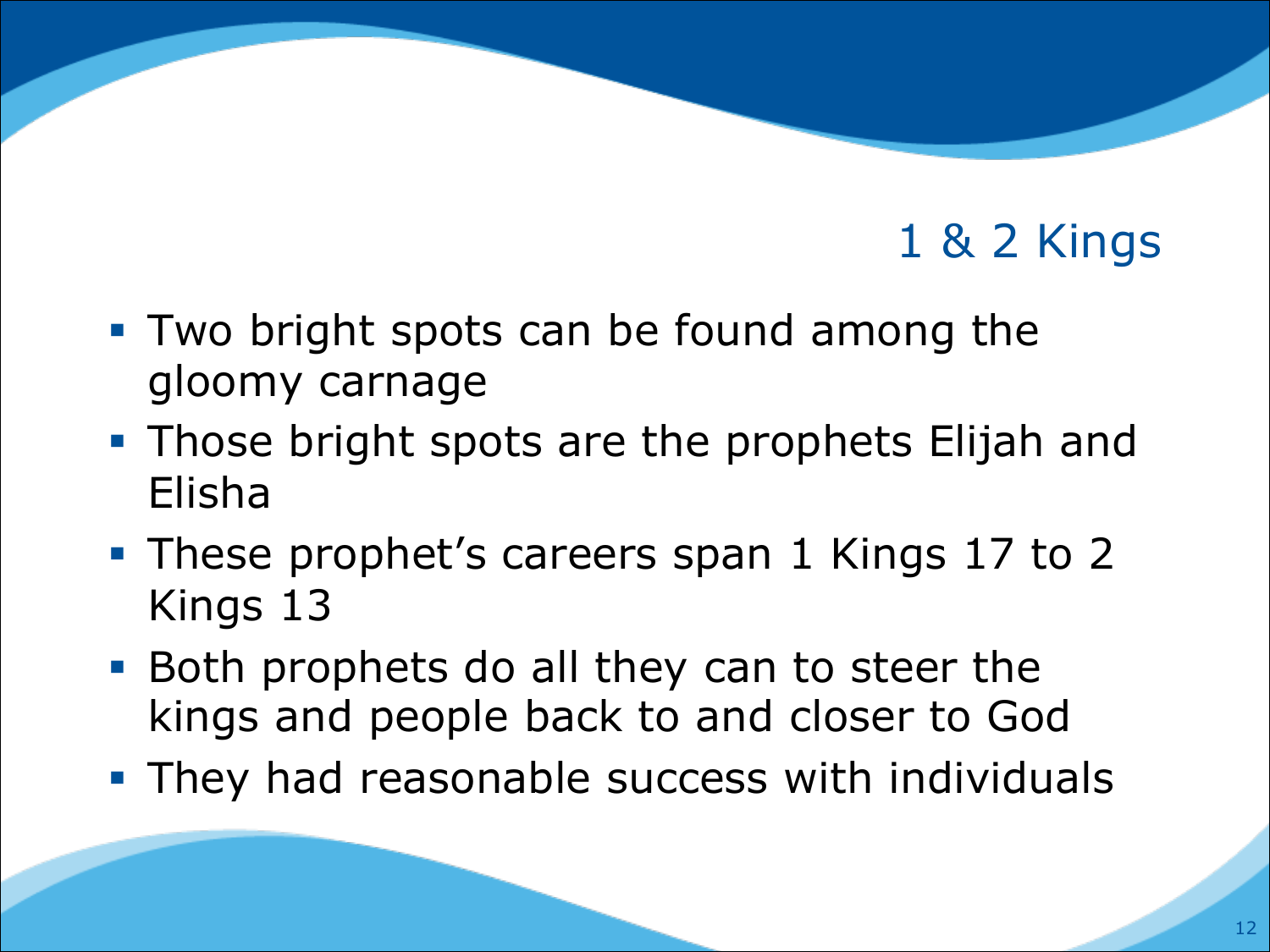- Elijah and Elisha have much less success with the kingdom
- **The individuals that responded, did so in such** a positive way that they serve as models of faith for readers of all generations
- **Among these spiritual giants are** 
	- Widow at Zarepath (1 Kings 17)
	- The woman of Shunem (2 Kings 4)
	- Naaman the general (2 Kings 5)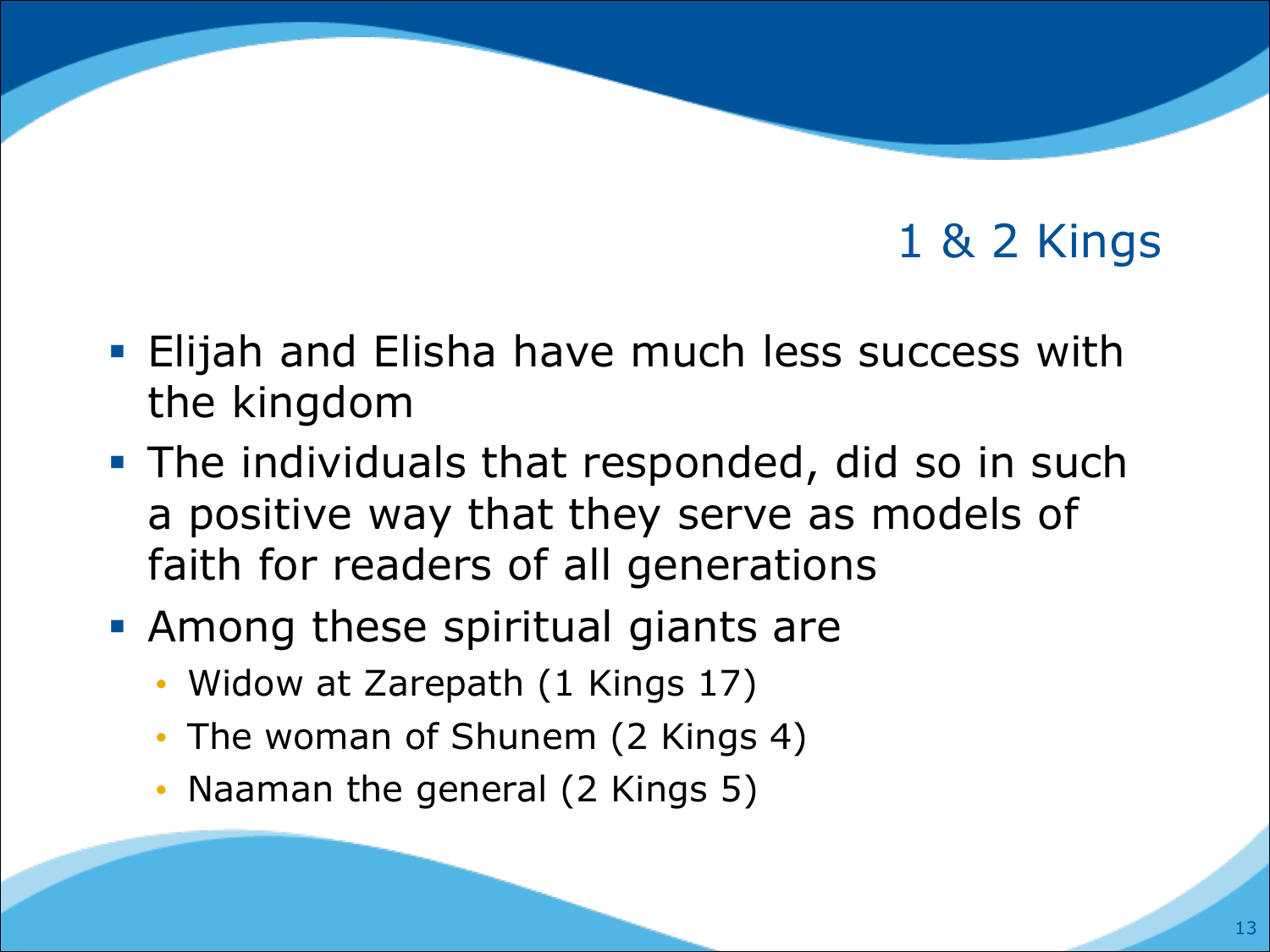- **1 Kings has 22 chapters** 
	- $\cdot$  1 11 The rise and fall of Solomon
	- 12 16 The kings ignore God's prophets
	- 17 22 Ahab ignores the prophet Elijah
- 2 Kings has 25 chapters
	- $1 13$  Kings ignore the prophet Elisha
	- 14 17 The northern kingdom collapses
	- 18 25 The southern kingdom collapses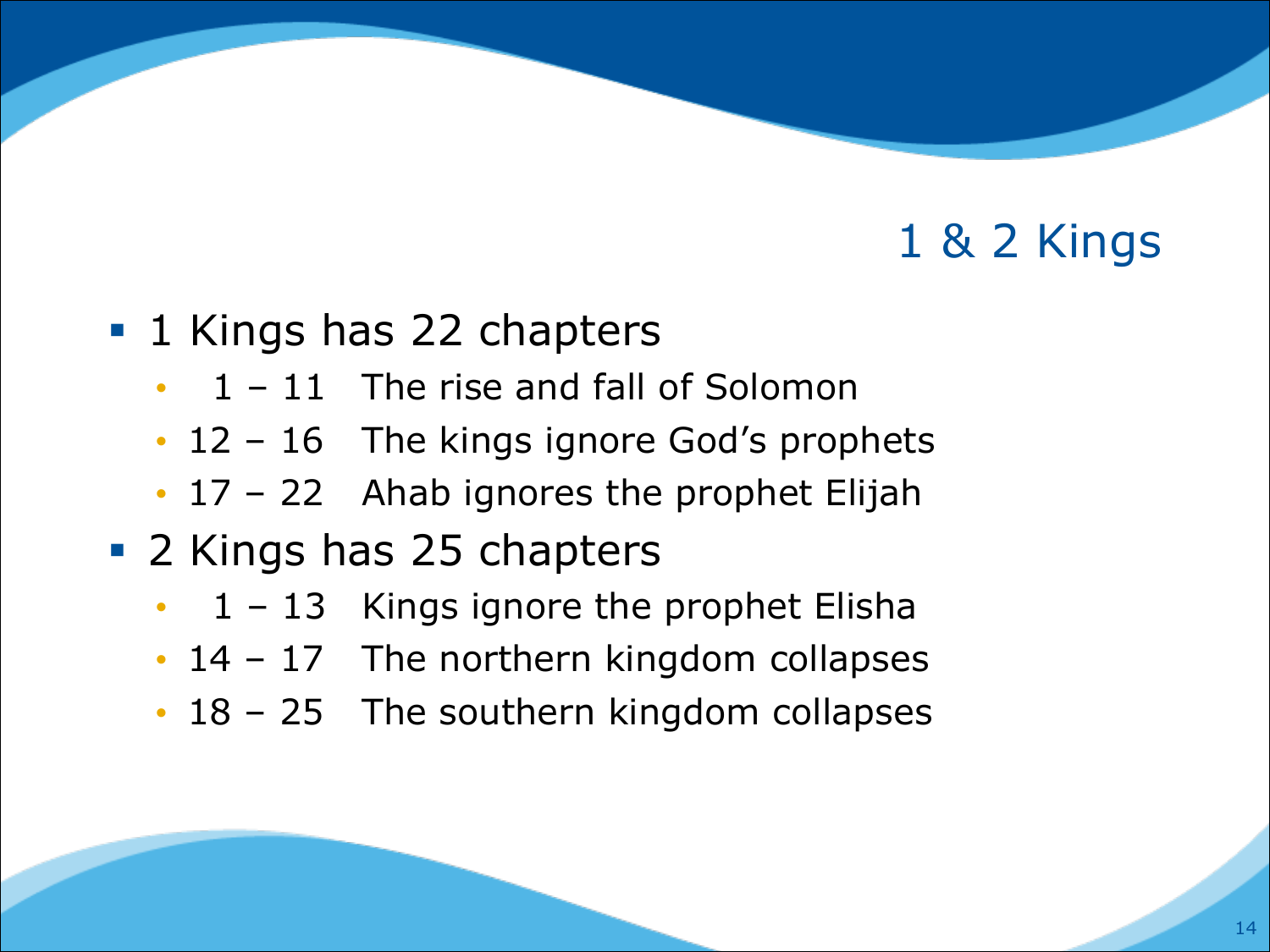- When does it take place
	- King David c. 1000 BC
	- Fall of Samaria c. 721 BC
	- Fall of Jerusalemc. 587 BC
- Actual royal archives survived from Biblical times
- They don't come from Israel but neighbors
- **Assyrian and Babylonian texts mention biblical** kings by name and record events over 400 years
- The books may come from 640-609 BC during King Josiah's time – final versions after the exile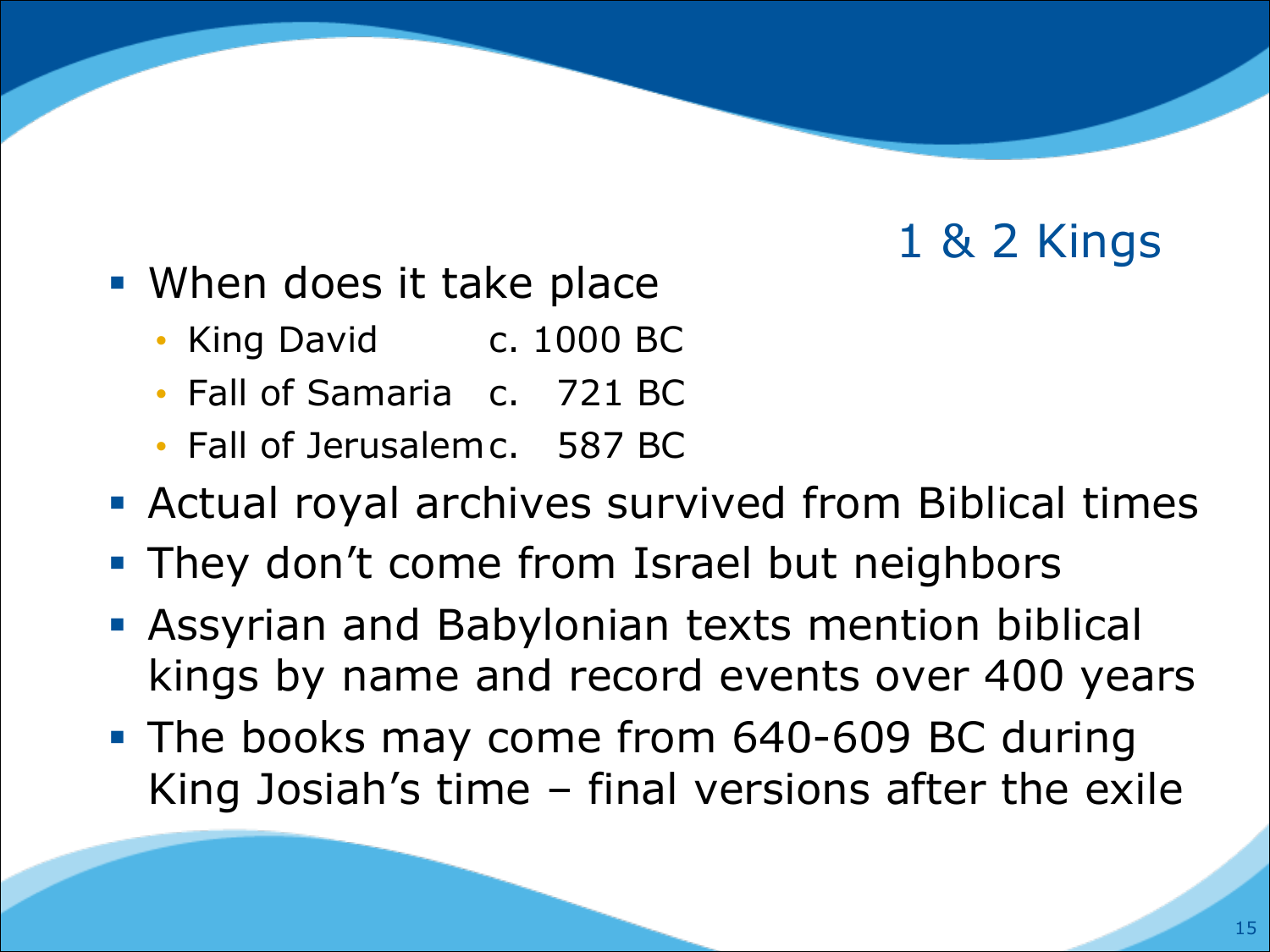- Interesting points
	- **Elijah –** Appears suddenly. He was sent by God to warn King Ahab about his evil ways. By his word rain stopped; by his word, it came back. He seems to prefer calling down fire from heaven to ignite an altar sacrifice or consume disbelievers. He also offered life and plenty to those who turn to God. Anoints successor.
	- **Elisha –** Asked for and got double portion of spirit that God gave Elijah. When in anger he hurls a curse at jeering youngsters, two bears charge. He never again misuses the word of God. He fed the hungry, healed sick and raised dead. Even contact with his bones gives life.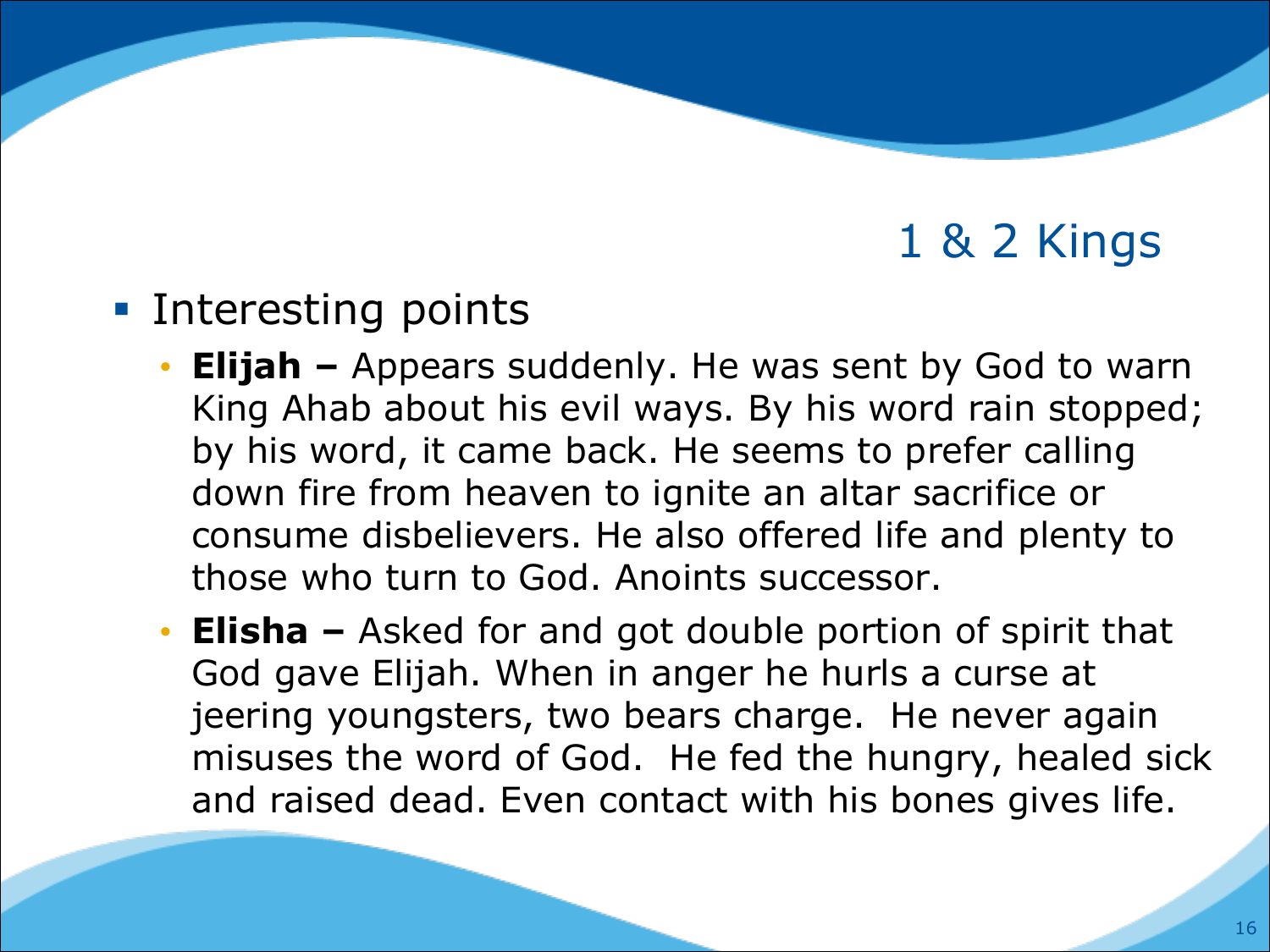- Interesting points
	- **Deliverance –** Some kings took no lesson from the history of their people. They oppressed others as Egypt once did. (2 Kings 3:4-27). Over 150 years ago archeologists found a large stone of black basalt commemorating Moab's rebellion against Israel.
	- **Survival –** The tunnel of Hezekiah (c. 700 BC) was a engineering feat. Excavators began at opposite ends – one at a spring the other at the city. The shaft was sixteen hundred feet long. Hezekiah couldn't put as much energy into faith in God!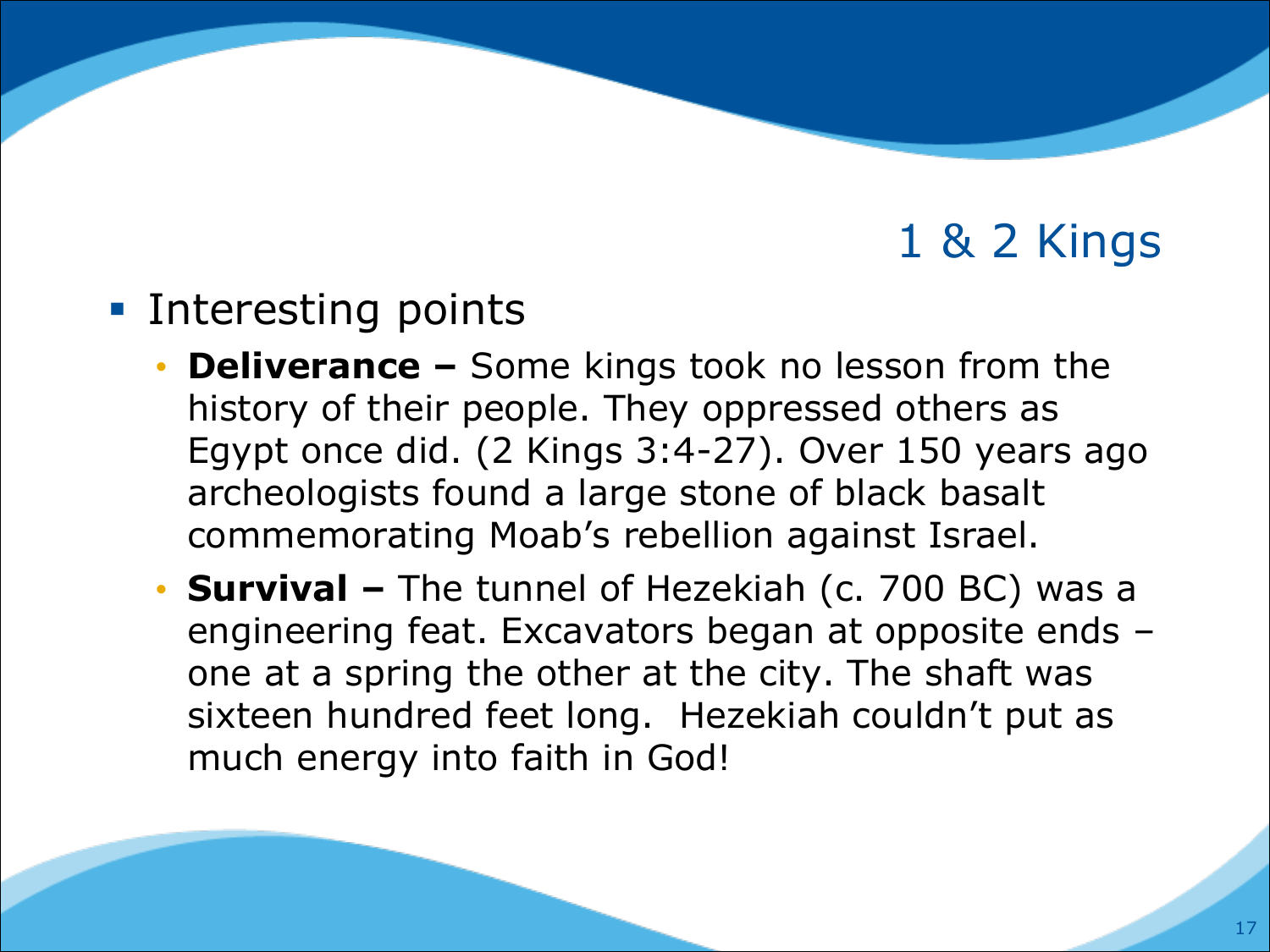#### ■ Interesting points

- **Josiah** His reign in the last part of the 7<sup>th</sup> century BC was a bright spot in Israel's history. When a copy of God's law (maybe Deuteronomy) was discovered in the temple, he initiated a series of reforms. He died at Megiddo defending against Egypt.
- **A Great Woman –** An unnamed woman at Shunem is given this title in the Bible. In a world obsessed with things; she looks for more. She welcomes the Word of God into her home. Her trust in God opened the way to new life (2 Kings 4:8-37)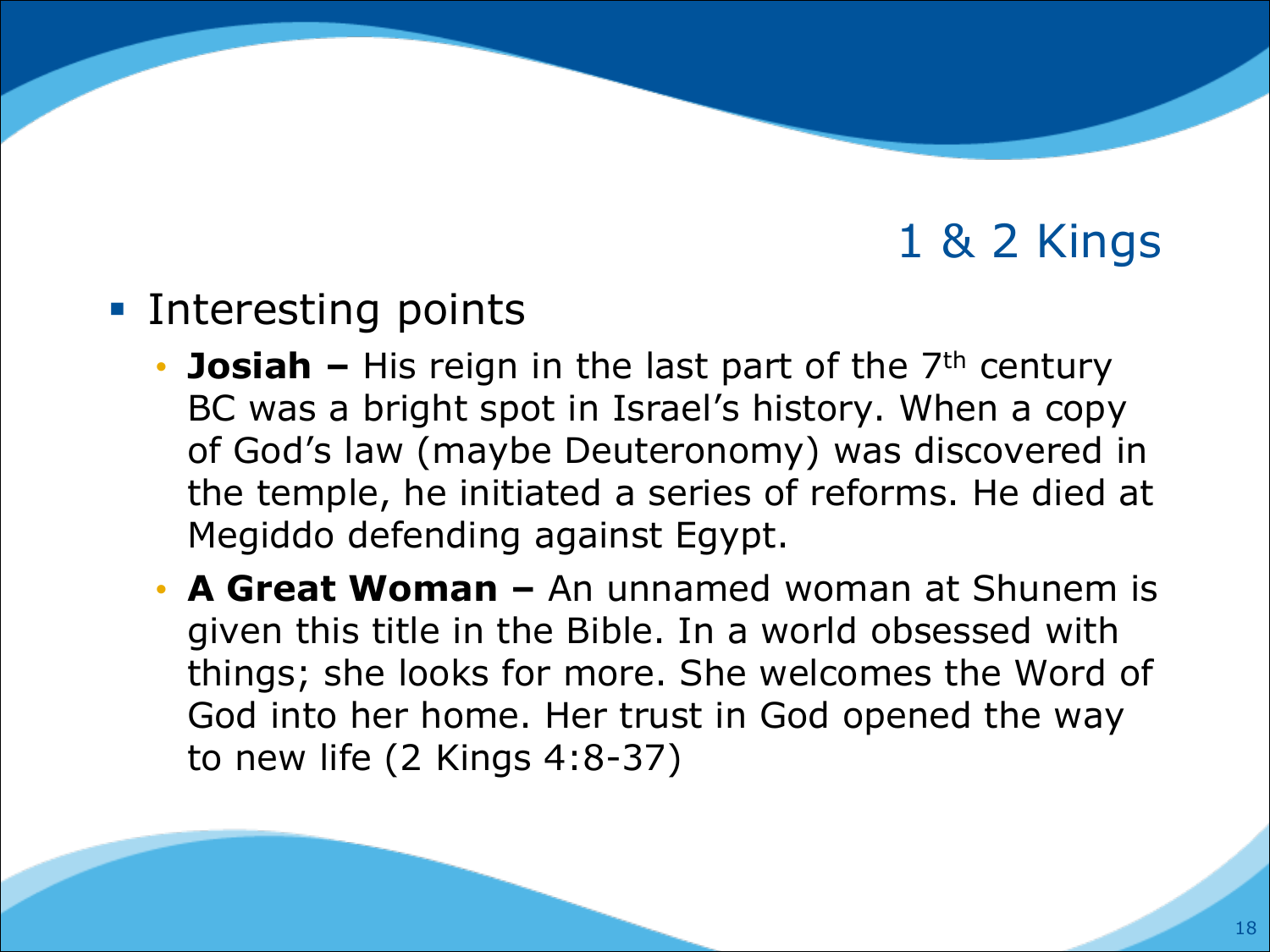- Interesting points
	- **Bethel –** King Jeroboam built a shrine to Bethel to keep his subjects in the north from going to the temple in Jerusalem. A prophet warned him against doing this. In 1 Kings 13 even the road to Bethel was to be avoided. Jeroboam set the standard of faithlessness that his successors are measured.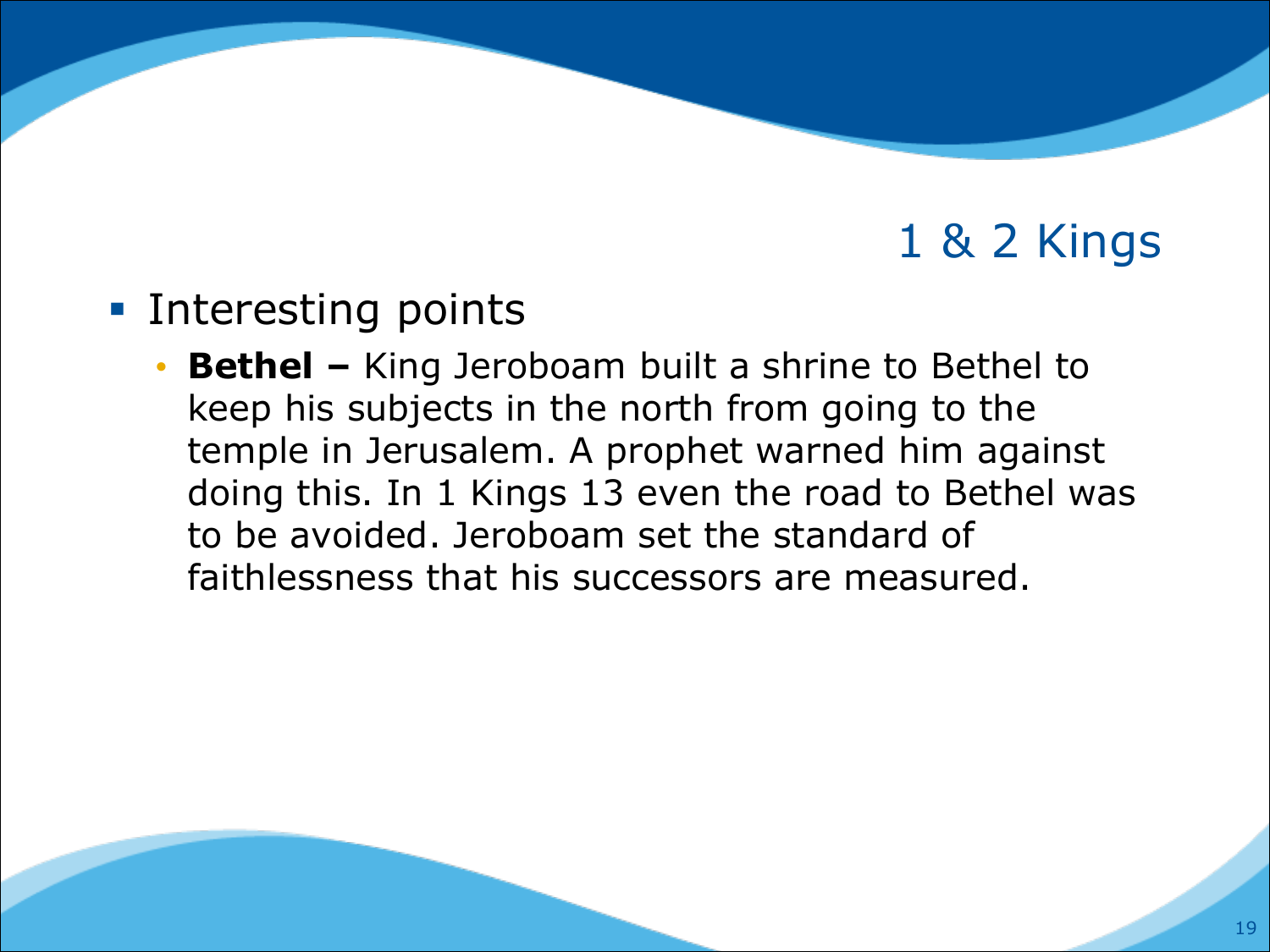# Lessons from 1 & 2 Kings

- **The true character of leadership is measured in** terms of genuine service to God
- **The only limitations on what God can do for us** are the ones that we present to God
- § God's Word always is life giving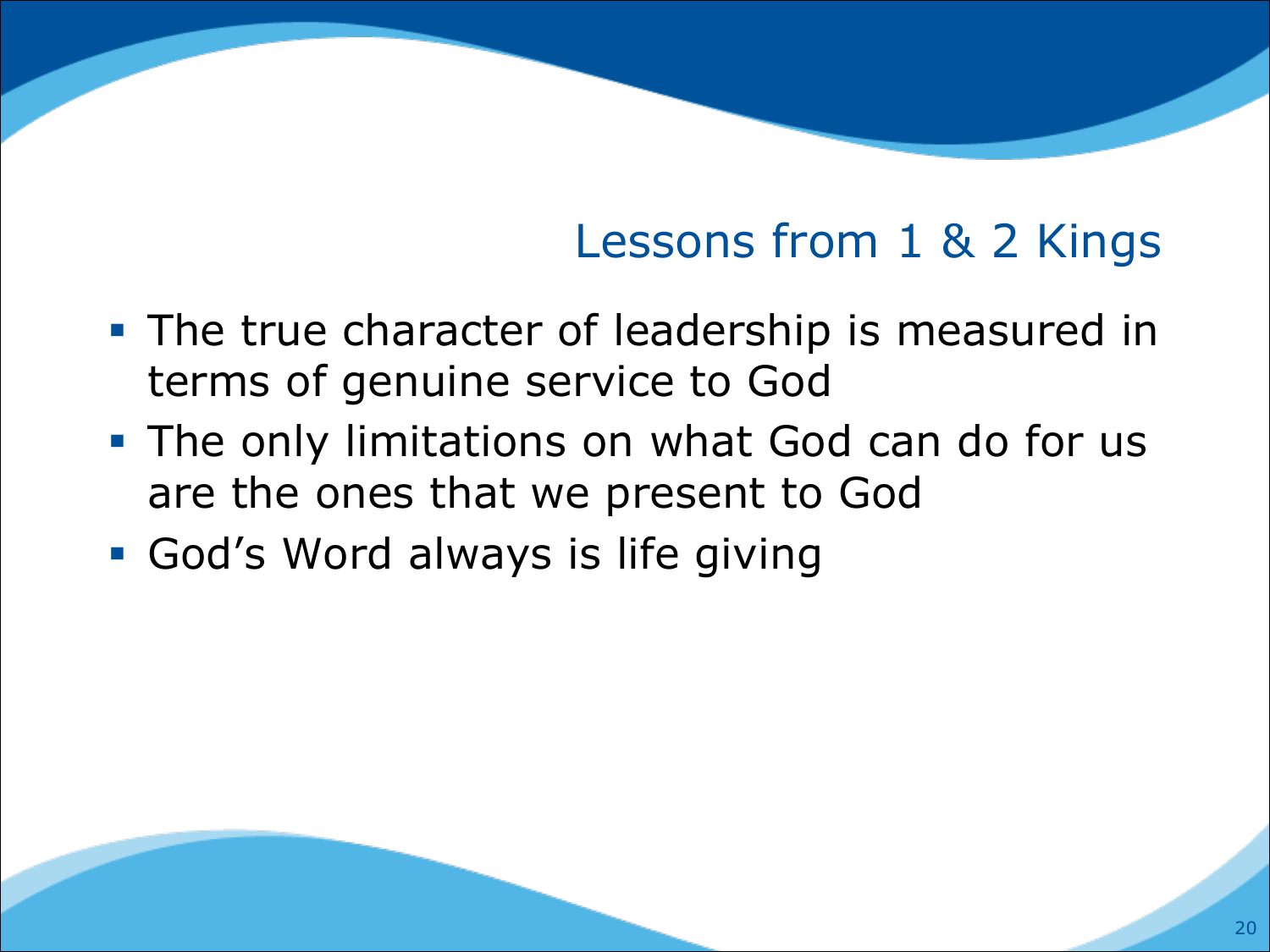#### For Next Week

#### § Read the Books of 1 and 2 Chronicles

- David directs Asaph to sing a hymn of thanksgiving when the ark is transferred to Jerusalem. It must have been popular because it is also in Psalms – which one?
- What is your impression of David in 1 Chronicles 19-20?
- How does 1 Chronicles 22-28 portray David as devoted to the Lord?
- How is King Manasseh portrayed in 2 Kings 21:1-18? What about 2 Chronicles 33:1-20?